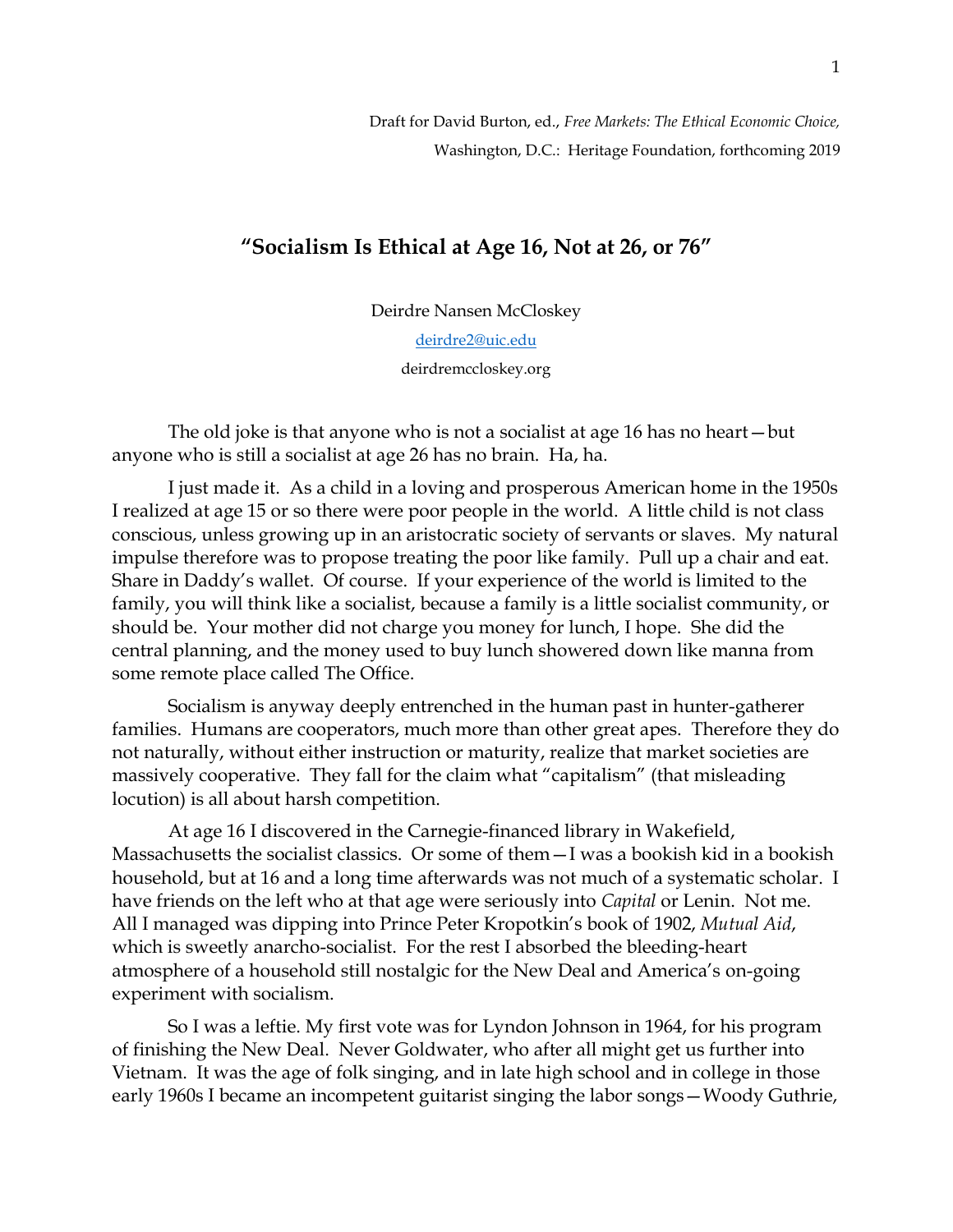Pete Seeger, and all the lovely, leftish gang of the 1950s and 1960s. A song appeals, of course, to the heart. It's the reason short poems are called "lyric," evoking emotion to the accompaniment of the lyre. Joan Baez's heart-wrenching soprano captivated me. I dreamed I saw Joe Hill. "From San Diego up to Maine / In every mine and mill / Where workers strike and organize, / That's where you'll find Joe Hill." I can still recite the socialist songs more fluently than socialist friends who spent their adolescence studying Trotsky rather than singing about him. You gotta go down and join the union. They say in Harlan County / There are no neutrals there. Arise, you prisoners of starvation. The people's flag is deepest red. They still stir me: I wish there were as good free-market lyrics.

But if you grow up on a farm, or in a small business in which you as a child are involved, such as the little butcher shop below the walk-up apartment, it's different. You learn early where meat comes from and how market prices matter in putting it on the table. It's the same if you at age 12 delivered newspapers for pay in the neighborhood or had a serious baby-sitting business at age 16. In the conservative cliché, you "learned the value of money." In 1800 over 4 in 5 Americans lived on farms, and still a third of British people did. Socialism had no grip. Still in 1960 many kids were allowed to work at little jobs. (I'm not here in praise, though, of child labor in the mill.)

The hypothesis of a haut bourgeois origin of socialist convictions is testable. It implies that being raised where you do *not* see the economy in action except at the store where comic books are on sale, or to be stolen, yields a socialist heart. And it implies that an economy in which more and more children come up in prosperous homes not near a father's farm or shop, and not witnessing their mother's home production on the scale usual in, say, 1900 (44 hours a week on food preparation alone, in a middle class home without servants), will keep breeding ardent adolescent socialists.

Or it will sustain old socialists who never get over it. The British writer Nick Hornby's comic novel *How to Be Good* (2001) shows the difficulties of To Each According to His Need, Regardless of His Property Acquired by Effort, Outside the Family. The husband of the narrator in Hornby's novel goes mad and starts giving away his and his wife's money and his children's extra toys. He and his guru are going to write a book:

> "'How to Be Good', we're going to call it. It's about how we should all live our lives. You know, suggestions. Like taking in the homeless, and giving away your money, and what to do about things like property ownership and, I don't know, the Third World and so on."

 "So" [replies his annoyed wife, a hard-working doctor in the British National Health Service] "this book's aimed at high-ranking employees of the International Monetary Fund?"<sup>1</sup>

<sup>2</sup>

<sup>1</sup> Hornby, *How to Be Good,* 2001, p. 210.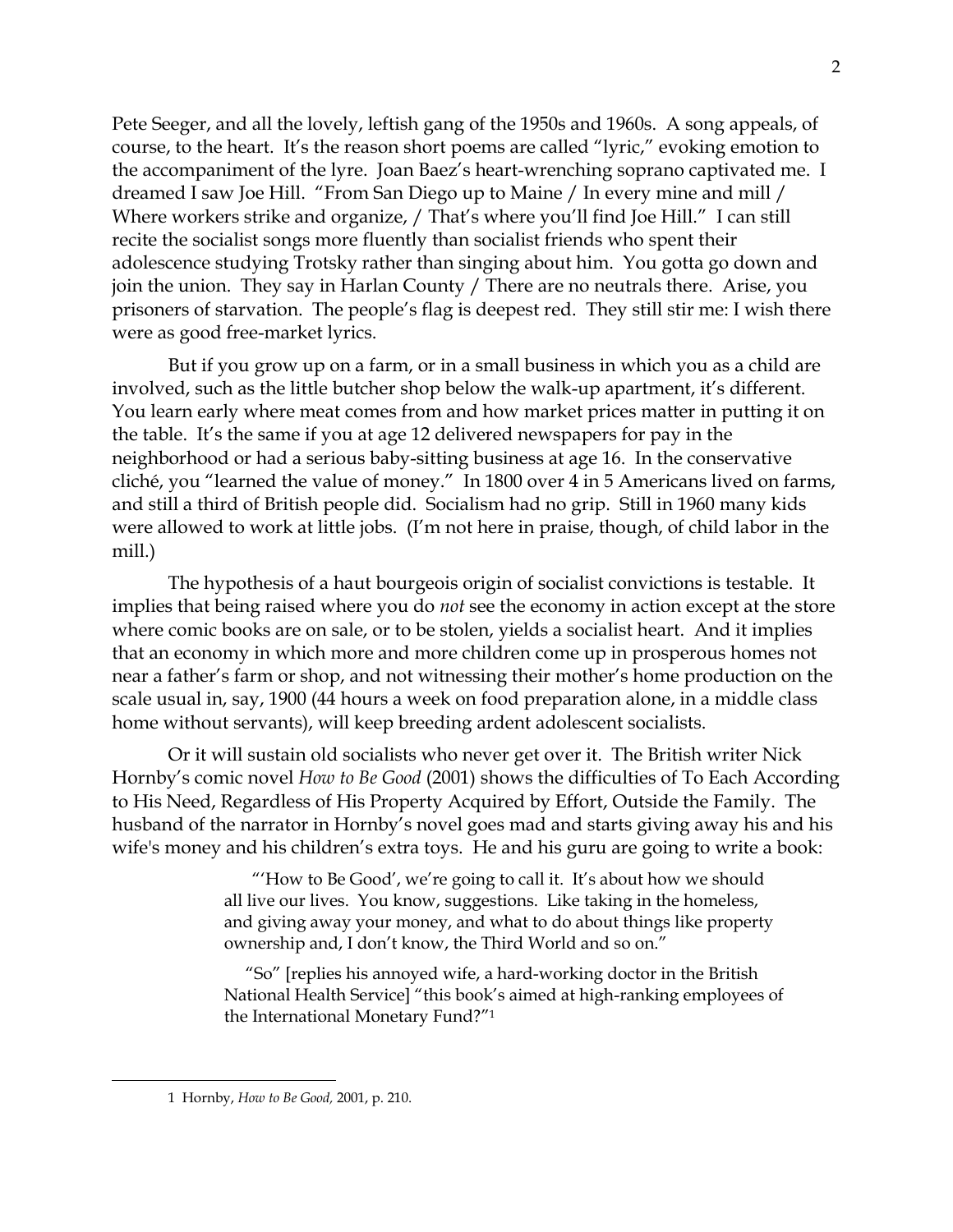A generosity that works just fine within a family works exceptionally poorly within a large group of adult strangers, the "great society" of Adam Smith's and Friedrich Hayek's terminology. The generosity sounds like the Sermon on the Mount, on the basis of which many people have concluded that Jesus was of course a socialist. "The love-gospel," wrote the fiercely anti-religious but otherwise great economist Frank Knight, "condemning all self-assertion as sin. . . would destroy all values." <sup>2</sup> Knight's is a pretty silly argument against Christianity. Knight and Merriam were only correct if they mean, as they appear to, that Love *without other and balancing virtues* is a sin. Knight's understanding of Christianity came from his childhood experience in a frontier Protestant sect, the Campbellites (evolved now into the Church of Christ and the Disciples of Christ). Theirs is what he took to be the core teaching of Christianity: "No creed but the Bible. No ethic but love."

But Love without Prudence, Justice, Temperance, and the rest is *not* Christian orthodoxy—for example it is not the orthodoxy of Aquinas or of Pope Leo XIII. Leo was a close student of Aquinas, and in 1889 elevated him to dogma within the Church. And, yes, such a single-virtue ethics would *not* be ethical in a fallen world. Economists would call the true orthodoxy a "second-best" argument, as against the first best of "if any man will sue thee at the law, and take away thy coat, let him have thy cloak also." Given that people are imperfect, the Christian, or indeed any economist would say, we need to make allowances, and hire lawyers. Otherwise everyone will live by stealing each other's coats, or comic books, with a resulting failure to produce coats or comic books in the first place, and a descent into poverty for everyone but the powerful. Money for work is the most anti-power system possible, and the most egalitarian.

St. Paul himself said so, in his earliest extant letter (1 Tim. 3: 8-11):

Neither did we eat any man's bread for naught; but wrought with labor and travail night and day, that we might not be chargeable to any of you . . . to make ourselves an example unto you to follow us. . . . We commanded you that if any would not work, neither should he eat. For we hear that there are some . . . among you disorderly, working not at all.

Or to put it more positively, as the late Michael Novak does, "one must think clearly about what actually does work—in a sinful world—to achieve the liberation of peoples and persons."3 "In the right of property," wrote the blessed Pope John XXIII in 1961, "the exercise of liberty finds both a safeguard and a stimulus."4 Frank Knight couldn't have put it better.

§

In truth, it's hard to get over the appeal to your heart once it starts to freeze, usually in the 20s. You begin looking around for brain-stuff to confirm your heart's desire. We exaggerate how much our political opinions depend on the brain, as

<sup>2</sup> Knight and Merriam, *Economic Order and Religion*, p. 50.

<sup>3</sup> Novak, *Catholic Social Thought,* 1984, p. xvi.

<sup>4</sup> From the encyclical *Mater et Magistra,* 1961, quoted in Novak, *Catholic Social Thought,* 1984, p. xxii.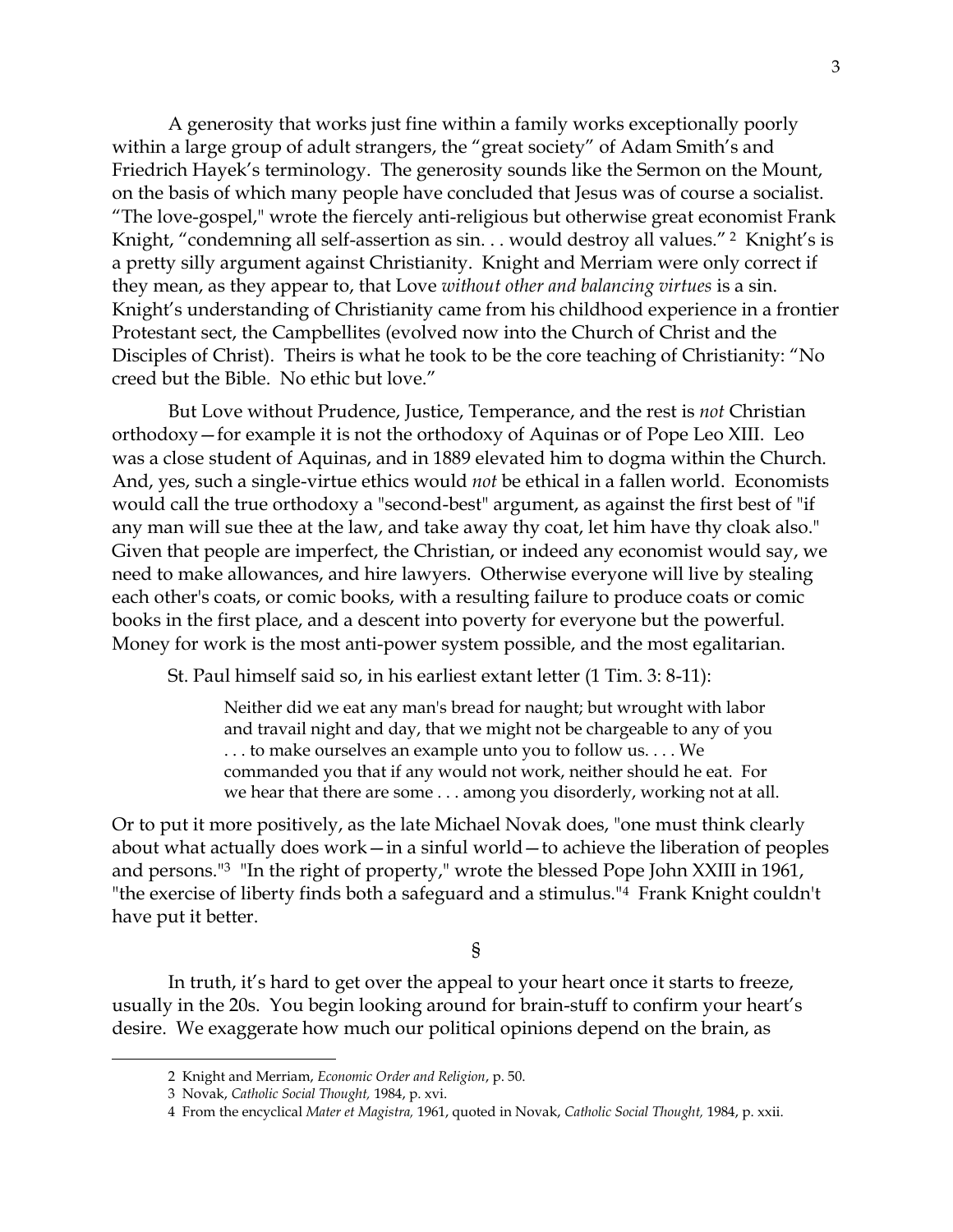Jonathan Haidt among others has noted—just in case all the world's literature didn't persuade you of it already. Our proffered "reasons" for being enthusiasts for socialism or for the market are commonly, in a word, tendentious, and immune to evidence. The novelist Saul Bellow said of his early Trotskyism, "like everyone else who invests in doctrines at a young age, I couldn't give them up."5 People come as young people to *hate* the bourgeoisie or to *love* capitalism or to *detest* free markets or to *believe passionately*  in the welfare and regulatory state. It becomes part of a cherished identity, a faith. I have an old and very intelligent socialist friend, in some ways a great scholar, who says, "I *hate* the market." "But, Jack," I say, "you *love* buying antique furniture in the market for your home in Worcester, Massachusetts." "I don't care. I *hate* the market!"

But surely we would want our political convictions to combine heart with brain. The sin of socialism is to leave out the brain part after age 26. Take, for example, the numerous sophisticated socialists who rely on marxoid analyses. They will not listen to the numerous reasons that Marx was wrong. In a cartoon cover of the *National Review* by Thomas Reis in August 2014, a supercool little Karl Marx, with a Starbucks coffee in his hand and an MP3 player in his ear and a jaunty hat on his head, sports a T-shirt inscribed, "Still Wrong."6 Right.

Since the 1930s especially I reckon that the left has not been willing listen to scientific correction. Karl Polanyi argued in 1944 that markets are new, but he and his followers down to the present have been unwilling to listen to evidence that markets are ancient. The Polanyists simply sneer ignorantly at the obviously bad people on the right who do not agree with Polanyi's conviction that market-tested betterment has been a terrible interlude.<sup>7</sup>

Left and right have agreed that capital accumulation is the heart of capitalism doesn't the very word prove it?<sup>8</sup> Yet the right, but not the left, has been willing at least to listen to people such as William Easterly showing that it is not.<sup>9</sup>

Ownership of property, the left says, is the problem, and the solution is to eliminate it, despite the contrary evidence from trying out the program.<sup>10</sup>

The left has supposed that "wage slavery" is a sensible locution, despite the logic and evidence that it is not, the putative slaves having been enriched by a factor of 30 or 100, and anyway not slaves by the definition of people who do *not* get anything like their marginal product, low though it might be in a poor economy.

<sup>5</sup> Bellow, *It All Adds Up*, 1994, p. 308.

<sup>6</sup> *National Review*, May 19, 2014.

<sup>7</sup> See Blyth 2004 and McCloskey and Hejeebu 1999, 2004.

<sup>8</sup> Wallerstein 1983, p. 13.

<sup>9</sup> Easterly 2001.

<sup>10</sup> Kołakowski 2004, pp. 14, 25-26.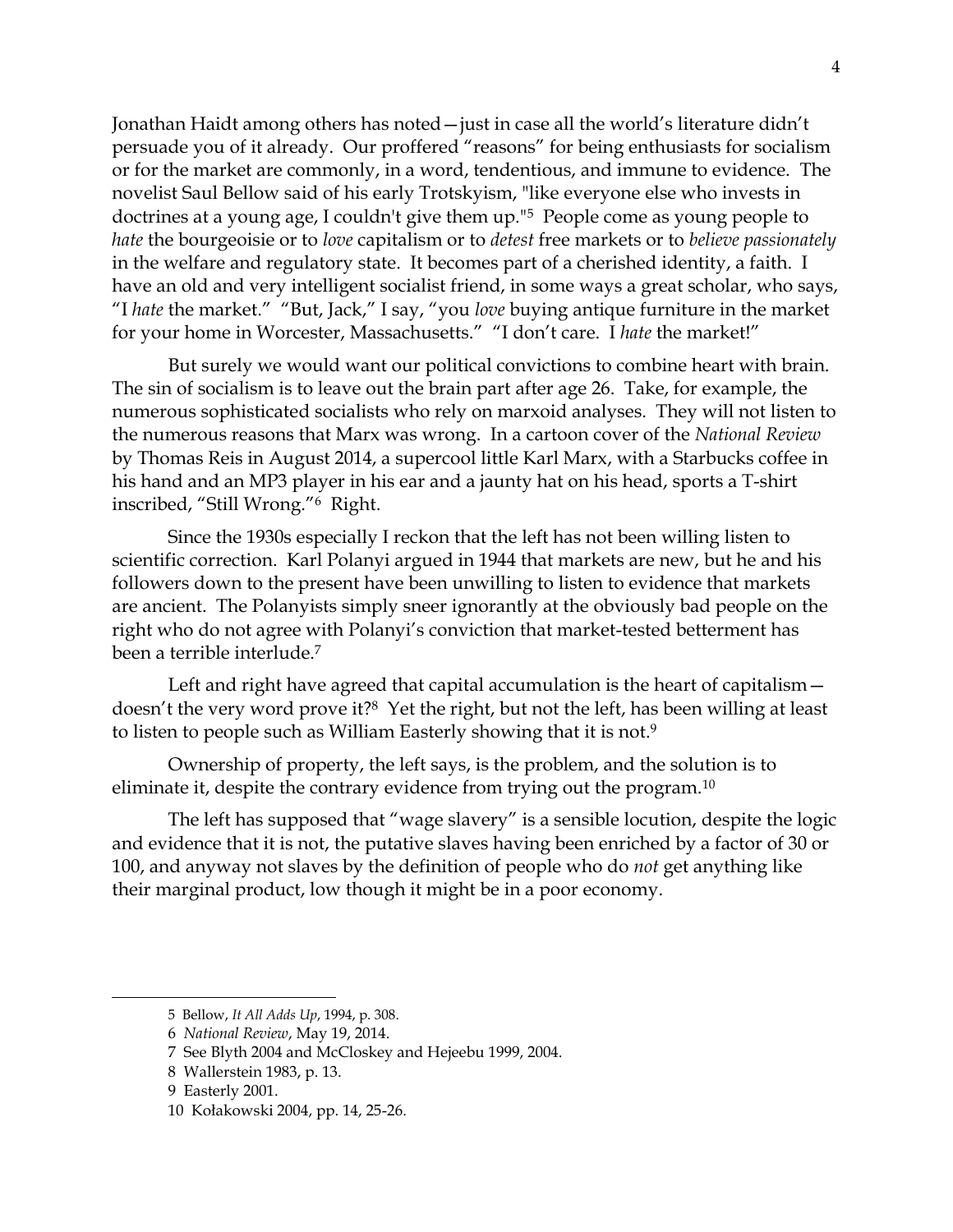Left feminists have supposed that trade-tested betterment damages women, when it has in fact liberated and enriched them.<sup>11</sup>

The left has continued to believe that socialism is a natural and indeed the final stage of history and that capitalism is doomed by contradictions, evident in every business crisis from 1857 to the present. The delight among my friends on the left about 2008, *finally* the Last Crisis, was palpable, evident for example in Bernie Sanders' charming revival of the deep thoughts he and I shared in 1960. Yet market-tested betterment persists and capitalism has not been doomed, spreading instead to China and India.

The natural stages of history, says the left, need to be hurried along by (unnatural) assistance by the Party, because workers have false consciousness. But the workers accept a bourgeois deal and then themselves rise into the bourgeoisie.

The left has said in sequence, 1848 to the present, that capitalism results in impoverishment (it has not), in alienation (not), exploitation of the Third World (not), spiritual corruption (not), inequality (not), and, recently, environmental decay (correctable, socialism having done much worse).<sup>12</sup>

Above all, the left has believed that economic liberty and social dignity, which were in fact the drivers of the Great Enrichment after 1800, expressed by the Blessed Adam Smith as "allowing every man to pursue his own interest his own way, upon the liberal plan of equality, liberty and justice," have hurt ordinary people.<sup>13</sup> They have not. They have saved them.

§

All these facts are scientific findings open to inspection. Yet our friends the socialists reject them out of hand, not because the scientific findings are wrong but because they do not fit with the heart of a 16-year old. The rejection of the evidence is on a par with Donald Trump denying climate change, and Orbán claiming that Syrian refugees want to settle in Hungary and learn Hungarian. The historian Eric Hobsbawm (1917–2012), whom I knew slightly, describes in his engaging autobiography of 2002 how he wanted to become a Communist at age fourteen, and became one at sixteen – though, come to think of it, who would *not* in Germany in 1931 become something like a Communist?14 Not anyone with a heart. (By 2002, true, one might inquire about the brain.)

Hobsbawm pauses in his book from time to time to explain why, in the face of Stalin's crimes and the Hungarian uprising and the rest, he only ceased being a duespaying if unorthodox member of the Communist Party of Great Britain a few months

<sup>11</sup> McCloskey 2000.

<sup>12</sup> You will find much more enlightenment on such points in McCloskey 2006, 2010, and 2016.

<sup>13</sup> Smith 1776, 4.9, p. 664.

<sup>14</sup> Hobsbawm 2002. I knew Hobsbawm a little while a visiting fellow at the Department of History at Birkbeck College, London in 1975–76.